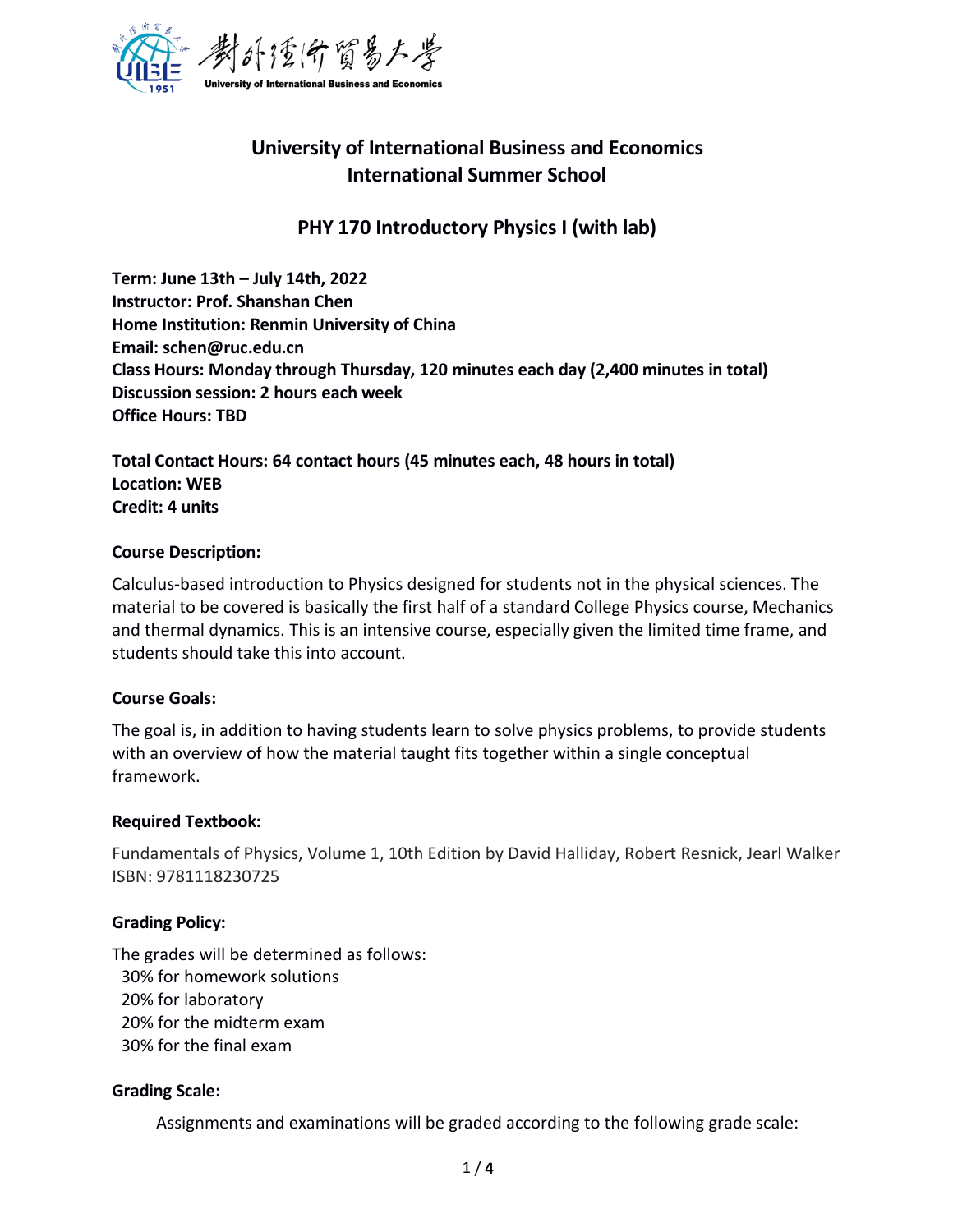

| n  | 90-100 |    | 72-74    |
|----|--------|----|----------|
| А- | 85-89  |    | 68-71    |
| B+ | 82-84  | u- | 64-67    |
|    | 78-81  |    | 60-63    |
| B- | 75-77  |    | below 60 |

### **Academic Honesty:**

Students are expected to maintain high standards of academic honesty. The work you produce in this class should be the product of your own time in reading, thinking, and writing. Any academic misconduct of any type, especially cheating on an exam, will automatically trigger: (1) expulsion from the course; (2) the issuance of a failing grade for the course, (3) the issuance of a formal report about the student's misconduct to the student's home university, and (4) any other disciplinary or administrative action deemed appropriate by Professor Chen and the leaders of UIBE. Students are allowed to co-operate on, butnot copy, homework exercises.

### **Deadline Policy:**

Summer school is very intense and to best ensure your success in this class, students must be proactive in their work. This means that you should not only be disciplined about completing assigned reading and assignments in a timely way, but also that you reach out to me when you have questions.

All work in the class will have a reasonable "window" of time within which to complete it, and because of the limit of a 5-week semester, we don't have a lot of room.

### Missed Exams:

In the event that you must miss an exam, please let me know as much in advance as possible. In the case of illness or emergency, you may be eligible to make-up one quiz or exam. Please see me upon your return to class and be prepared to provide written documentation. No make-ups will be offered for unexcused absences.

### **Course Schedule:**

**Day 1, Mon: Chapters 1&2 Measurement and Motion along a straight line**

**Day 2, Tues: Chapters 2&3 Motion along a straight line and Vectors**

**Day 3, Wed: Chapters 4 Motion in Two and Three Dimensions Day**

### **4, Thurs: Chapter 5 Force and Motion I**

**Day 5, Mon: Chapter 6 Force and Motion II**

**Day 6, Tues: Chapter 7 Kinetic Energy and Work**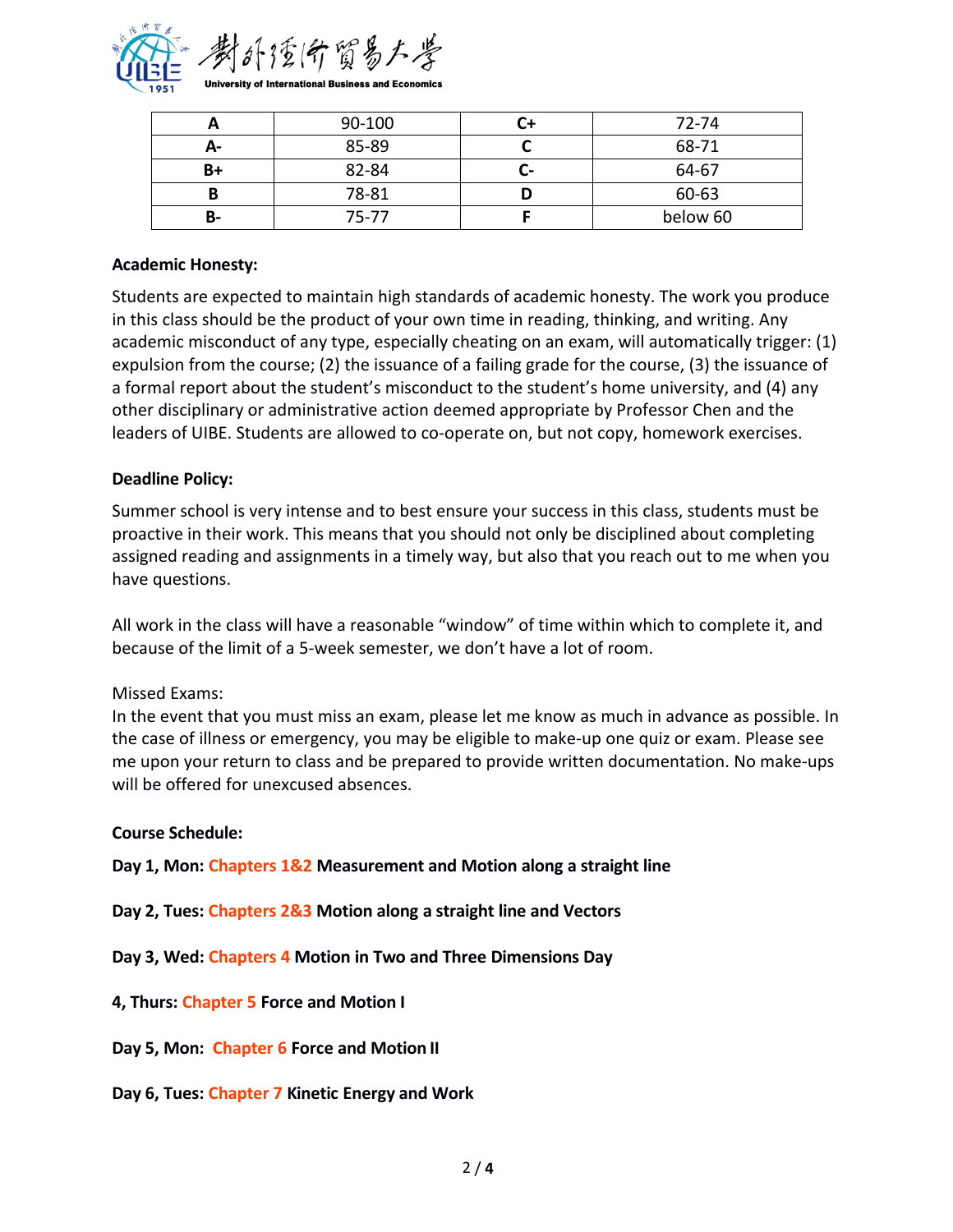

**Day 7, Wed: Chapter 8 Potential Energy and Conservation of Energy Day**

- **8, Thurs: Review**
- **Day 9, Mon: Mid-term Exam**
- **Day 10, Tues: Chapter 9 Center of Mass and Linear Momentum**
- **Day 11, Wed: Chapter 10 Rotation**
- **Day** 12, Thurs: Chapter 11 Rolling, Torque, and Angular Momentum Day
- **13, Mon: Chapter 15 Oscillations**
- **Day 14, Tues: Chapter 16 Waves**
- **Day 15, Wed: Chapter 18 Temperature, Heat, and the FirstLaw of Thermodynamics Day**
- **16, Thurs: Chapter 19 The Kinetic Theory of Gases**
- **Day 17, Mon: Chapter 19&20 Entropy and the Second Law of Thermodynamics**
- **Day 18, Tues: Chapter 20 Entropy and the Second Law of Thermodynamics Day**
- **19, Wed: Review session**
- **Day 20, Thurs: Final Exam**

#### **Laboratory Syllabus**

#### **Course Goals:**

Upon successful completion of this course, students will be able to:

- Demonstrate the ability to work safely and effectively in the laboratory.
- Competently perform a broad variety of analytical and synthetic procedures andcritically evaluate the results.
- Perform basic laboratory skills and understand common laboratory practices, procedures, and equipment, including safety issues.
- Explain, analyze and interpret the data obtained from each experiment.
- Demonstrate adequate skills in technical writing.